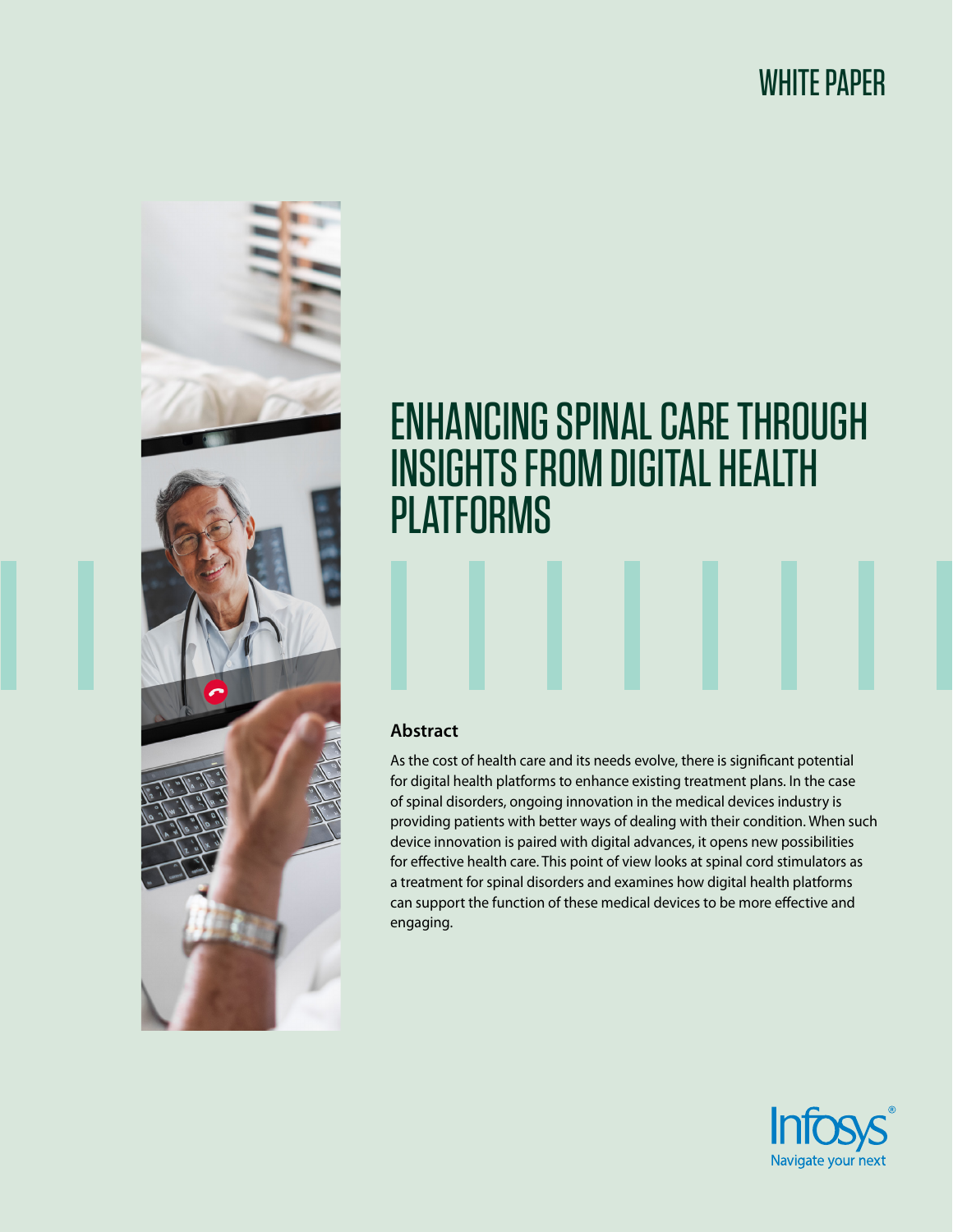#### Introduction

Spinal disorders are among the many conditions that can cause chronic pain and become more prevalent with age (1, 2). It ranks among the most expensive conditions to treat (3). With the population of individuals over the age of 65 expected to almost double by 2040 in the US, one can expect the economic toll of spinal disorders to also increase (1).

Lower back pain caused by spinal disorders is one of the most debilitating conditions (2). Its prevalence is correlated with age, making it imperative for providers to pay due attention to the management of spinal disorders among the elderly.

# Spinal Cord Stimulators: Supporting Pain Management

Chronic pain management techniques can alleviate some of the discomfort associated with spinal disorders. However, there are some patients who do not respond to medication and back surgery. In these cases, an implantable spinal cord stimulator – along with exercise, medication, and relaxation strategies – may be needed to relieve lower back pain (4).

Spinal cord stimulators are implantable medical devices that deliver low-level electrical current to the spinal cord to provide pain relief. The electrical dosage is controlled by an external programmer with its settings pre-programmed by a doctor (4, 5). It is important to note that the use of spinal cord stimulators has highly variable patient outcomes. According to figures from 2017, suboptimal outcomes were reported for a quarter of the 100,000 spinal cord stimulators implanted worldwide (6).

The electrodes delivering electricity to the spinal cord are fixed in the epidural space between the outermost membrane of the spinal cord and the vertebral wall (5). However, a key challenge is that the position of the spinal cord within the cerebrospinal fluid can be altered by even slight movements such as due to coughing or breathing (7). Though the magnitude of positional changes may be minor, even minuscule changes in the distance between the spinal cord and electrodes can lead to substantial changes in the electrical current delivered. This directly impacts the extent of nerve fiber stimulation and, thereby, pain relief (7).

When integrated with digital health platforms, spinal cord stimulators can help health care providers monitor device usage patterns and identify concerning trends in patient-generated data that need to be addressed, leading to better patient outcomes.

# The Closed-loop Advantage

Many existing spinal cord stimulators operate as an open-loop system. The extent of nerve fiber stimulation in response to the administered electrical current is not measured (8). Additionally, no adjustments are made to the initial stimulation current. This leads to fluctuations in spinal cord activation due to movement or involuntary actions and can result in sub-optimal or unpredictable pain inhibition (7).

Newer closed-loop systems monitor the extent of nerve fiber activation and auto-adjust the stimulation current delivered to the spinal cord. By measuring fluctuations in spinal cord activation, the device can adjust the initial electrical dosage to maximize the amount of time nerve fiber stimulation remains within the therapeutic window (7,8). This feedback system is powered by algorithms integrated with the device (5).

A landmark study published in 2019 investigated whether pain inhibition differed between two groups of patients with chronic intractable back and leg pain when the same spinal cord stimulator was deployed either using its closed-loop or open-loop settings (7). Three months after device implantation, 82% of patients in the closed-loop group experienced at least a 50% reduction in overall pain, compared to 60% of individuals in the open-loop group. At 12 months, patients utilizing the closed-loop setting experienced more consistent nerve stimulation, with spinal activation remaining within the therapeutic target range 95.2% of the time. Compared to this, patients utilizing the open-loop setting experienced consistent nerve stimulation only 47.9% of the time (7).

Closed-loop stimulators for spinal pain can be integrated with digital health platforms to help monitor device usage and trends in patientgenerated data. These platforms, powered by artificial intelligence (AI) and machine learning (ML), can produce activity reports that highlight key trends in user statistics. Real-time data facilitates better monitoring of the patient response, enabling clinicians to adjust the spinal cord stimulator's programmed settings to achieve maximal pain relief.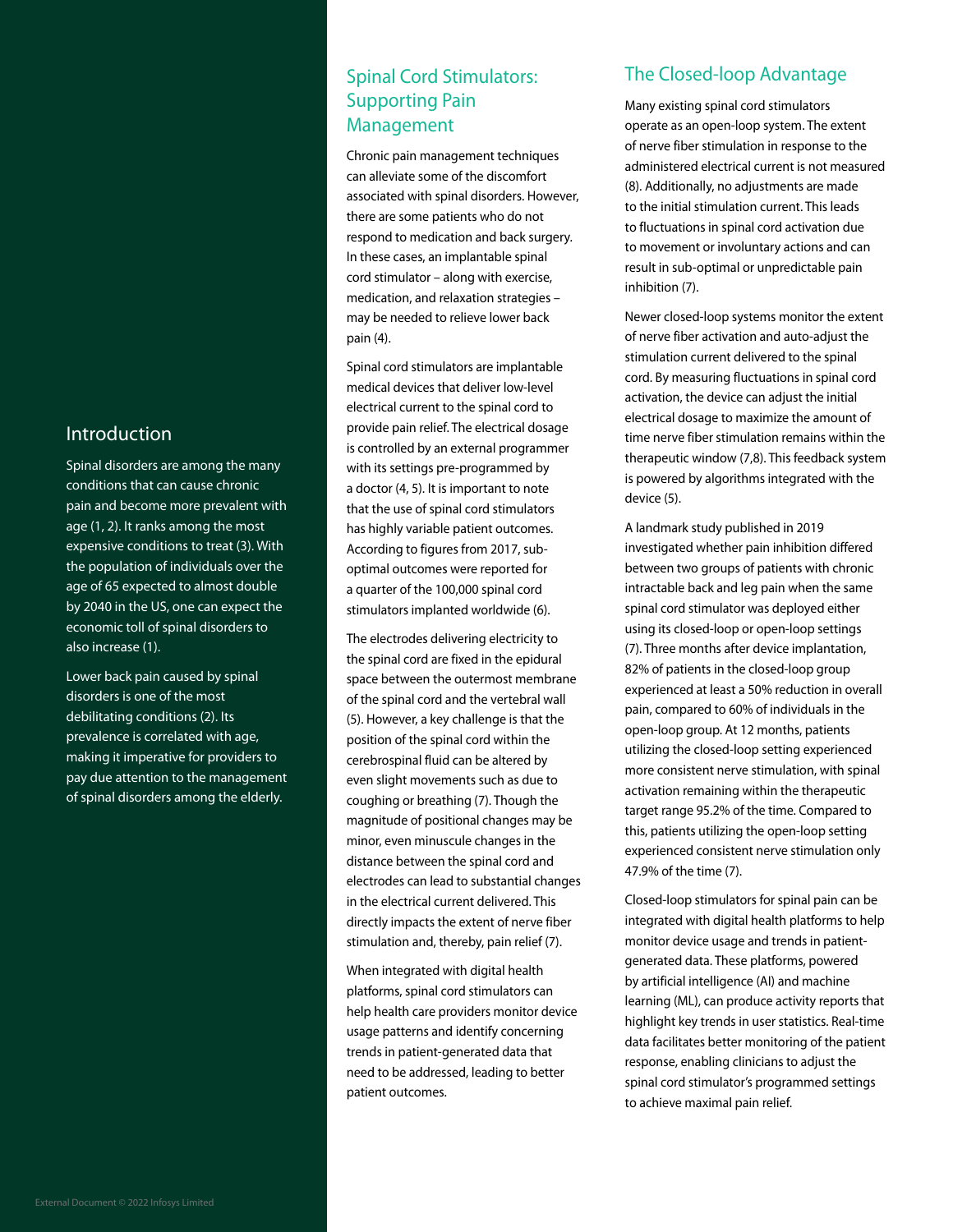# How Digital Health Platforms Support Spinal Cord Stimulators

Digital health platforms can enrich the patient experience by integrating and analyzing data generated by spinal cord stimulators. Some of the key capabilities of such digital health platforms for spinal care include:

- **• Replacing the handheld programmer with a smart phone controller –**  Compared to a traditional handheld programmer, the ability to control the delivery of electricity from a smart phone is vastly more convenient for patients. While these settings should be preprogrammed by a physician, patients can easily adjust parameters within the pre-defined range set by their doctor to maximize their comfort.
- **• Personalized patient reports** Using AI and ML, patient data generated by the

spinal cord stimulator can be analyzed and viewed on a smart device. Clinicians can quantify outcomes by tracking device usage, the amount of time spinal cord stimulation remains within the therapeutic window, and nerve fiber stimulation levels over a specific timeframe. Access to this information can help clinicians re-adjust device parameters to optimize pain relief and modify treatment plans.

**• Device alerts –** Good maintenance of a spinal cord stimulator is critical for device longevity. Alerts can notify patients to recharge their devices and enable individuals to seek immediate assistance from health care professionals to troubleshoot device issues. Digital tools can also provide patients with

access to videos that teach them how to care for their devices and the necessary precautions to take when living with a spinal cord stimulator.

A key element to bear in mind is that the chosen digital health platform should be compatible with FDA and EMA-regulated Class I, II and III medical devices in order to generate condition-specific and customized insights. It should also be able to aggregate data from wearables and mobile apps used for health purposes so that a holistic range of key health indicators can be viewed through a single dashboard. Moreover, insights drawn from such digital health platforms can help physicians better understand the patient experience of pain, improve treatment knowledge, and enhance the efficacy of modern health interventions.

# Conclusion

As the aging population increases, spinal disorders and related chronic pain management will become a global challenge. Using patient-generated data to understand the efficacy of the current treatment and make prudent modifications to treatment plans is the way forward. In conjunction with digital health platforms, spinal cord stimulators provide a technology-driven approach to monitor and better manage treatment outcomes. Integrated digital health platforms can provide a continuously engaged and holistic solution to spinal pain management and overall patient care.